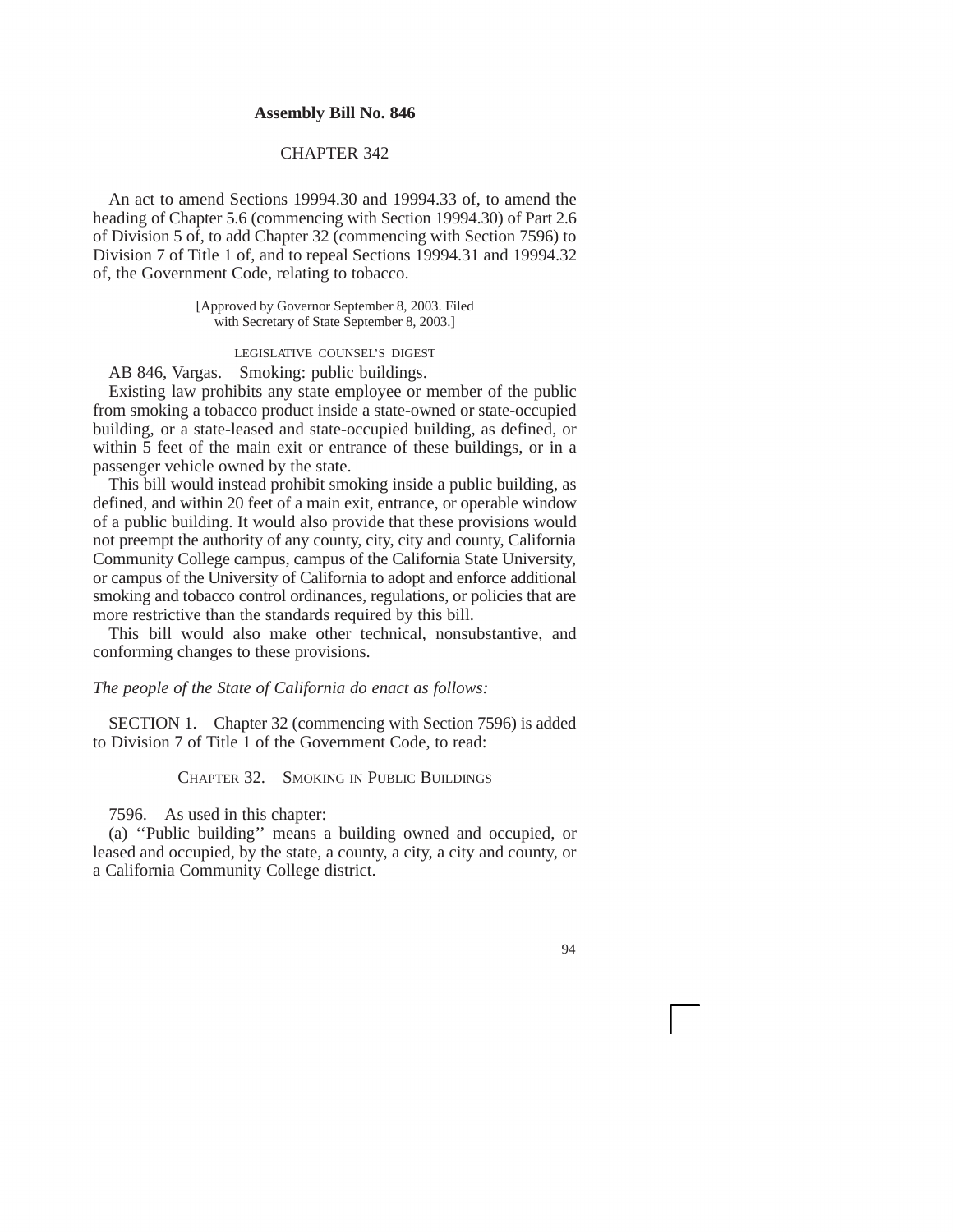(1) ''Inside a public building'' includes all indoor areas of the building, except for covered parking lots, residential space, and state prison yard areas. ''Inside a public building'' also includes any indoor space leased to the state, county, or city, except for covered parking lots and residential space.

(2) ''Residential space'' means a private living area, but it does not include common areas such as lobbies, lounges, waiting areas, elevators, stairwells, and restrooms that are a structural part of a multicomplex building such as a dormitory.

(b) ''State'' or ''state agency'' means a state agency, as defined pursuant to Section 11000, the Legislature, the Supreme Court and the Courts of Appeal, and each campus of the California State University and the University of California.

(c) ''Public employee'' means an employee of a state agency or an employee of a county or city.

7597. (a) No public employee or member of the public shall smoke any tobacco product inside a public building, or in an outdoor area within 20 feet of a main exit, entrance, or operable window of a public building, or in a passenger vehicle, as defined by Section 465 of the Vehicle Code, owned by the state.

(b) This section shall not preempt the authority of any county, city, city and county, California Community College campus, campus of the California State University, or campus of the University of California to adopt and enforce additional smoking and tobacco control ordinances, regulations, or policies that are more restrictive than the applicable standards required by this chapter.

7598. Except as provided in Section 7597, a public employee or other person may smoke in any outdoor area of a public building unless otherwise prohibited by state law or local ordinance and a sign describing the prohibition is posted by the state, county, or city agency or other appropriate entity.

SEC. 2. The heading of Chapter 5.6 (commencing with Section [19994.30](https://19994.30)) of Part 2.6 of Division 5 of the Government Code is amended to read:

## CHAPTER 5.6. TOBACCO CONTROL

SEC. 3. Section [19994.30](https://19994.30) of the Government Code is amended to read:

[19994.30](https://19994.30). As used in this chapter:

(a) ''Building'' means a building owned and occupied, or leased and occupied, by the state.

i